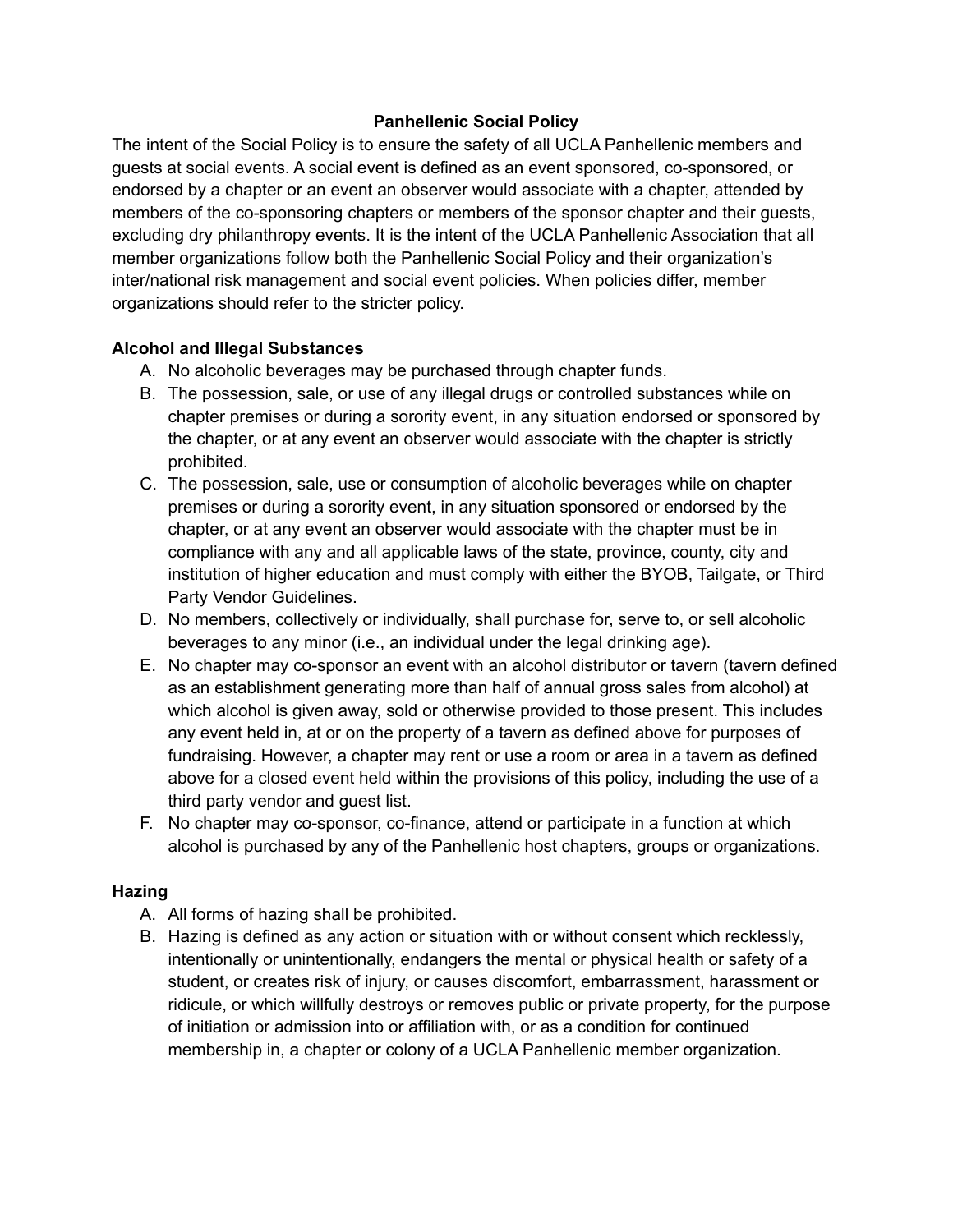## **Dry Periods**

- A. All chapters shall observe and uphold dry periods as predetermined by the Panhellenic Council.
	- a. Dry periods may only be established by a majority vote of all member groups.
- B. Dry period indicates that chapters shall not sponsor, co-sponsor, or attend wet events, including Raids and Date Parties.
- C. The Panhellenic Executive Council may institute a dry period for up to four days at a time should extenuating circumstances necessitate one.
	- a. Any dry period longer than four days duration necessitates a majority vote of all member groups.

# **Event Registration**

- A. All events, including but not limited to Raids, Date Parties, Pinnings, Tailgates, Dinners, and Sobers must be registered through the Panhellenic Council.
- B. Event registration must reflect accurate information.
- C. All event registrations must be submitted to the Panhellenic VP Risk Management 5 days prior to the event.
- D. All wet events must be registered as Third Party, BYOB, or Tailgate and must follow all guidelines outlined in this document.
- E. The Panhellenic Executive Council will evaluate events based on the "reasonable person standard."
- F. The event coordinator listed on the event registration form must be sober throughout the entire event.
- G. Each chapter sponsoring or co-sponsoring an event must have at minimum 2 event monitors, with an additional event monitor for every 50 guests. An event monitor is defined as an initiated member of a UCLA Panhellenic member organization who attends an event in an official capacity to assist with risk management and crisis response. This individual must attend the event without being under the influence of alcohol or any non-prescribed or controlled substance.
	- a. For co-sponsored events (e.g., raids, pinnings, etc.), the Panhellenic chapter is responsible for upholding the 50:1 event monitor ratio for its own members only.
	- b. Event monitors are not to consume alcohol for a reasonable time prior to or at all during the event.
	- c. New members may not serve as event monitors.
	- d. Monitors must have the authority to deny access to the event to anyone exhibiting behavior that could possibly put the safety of the event or any of the event attendees at risk.
- H. Event themes must not be degrading or disrespectful to any person or population. All themes should be appropriate and in line with True Bruin Values. No theme should promote any additional risk to participants or the UCLA community.
- I. Chapters must register appropriate transportation for expected attendance. CA state guidelines suggest 1 bus per every 52 attendees.

## **Bus Loading Procedures**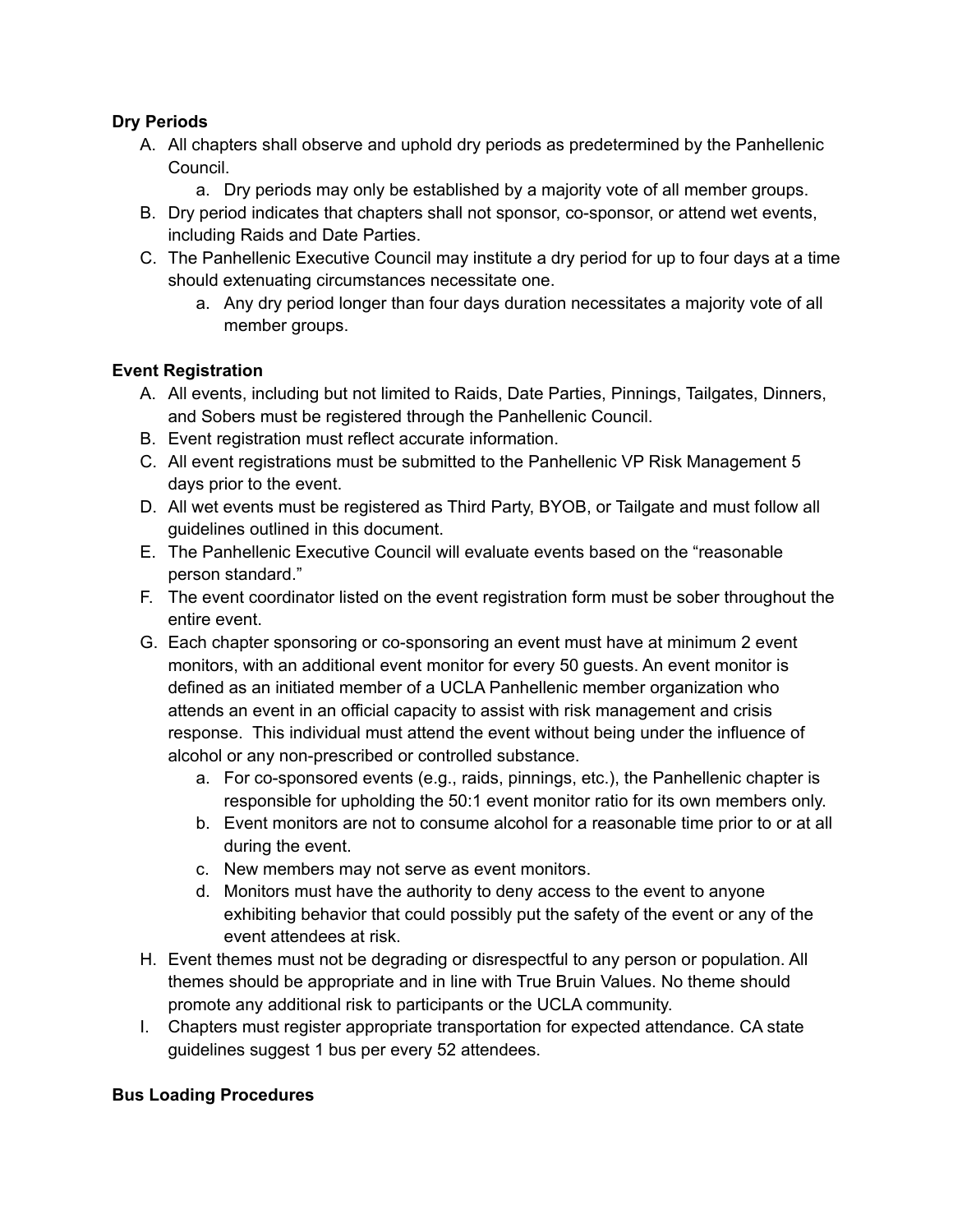- A. Chapters must load buses at the time designated by the Panhellenic VP Risk Management.
- B. Chapters should not take more than 15 minutes to load buses.
- C. Alcohol and/or illegal substances may not be brought onto the buses.
- D. The chapter event coordinator and event monitors are charged with the responsibility of ensuring the safety of event attendees and compliance with all Panhellenic and inter/national rules.

# **Third Party Vendor Events**

- A. The vendor must:
	- a. Be properly licensed by the appropriate local and state authorities.
	- b. Be properly insured with a minimum of \$1,000,000 of general liability insurance, evidenced by a properly completed certificate of insurance prepared by the insurance provider. The above "certificate of insurance" must also show evidence that the vendor has, as part of his/her coverage, "off premise liquor liability coverage and non-owned and hired auto coverage." The certificate of insurance must name as additionally insured (at a minimum) the local chapter of the organization hiring the vendor as well as the inter/national organization with whom the local chapter is affiliated.
	- c. Assume in writing all the responsibilities that any other purveyor of alcoholic beverage would assume in the normal course of business, including but not limited to:
		- i. Checking identification cards upon entry.
		- ii. Not serving alcohol to minors.
		- iii. Not serving alcohol to individuals who appear to be.
		- iv. Maintaining absolute control of ALL alcoholic containers.
		- v. Collecting all remaining alcohol at the end of an event (no excess alcohol – opened or unopened – is to be given, sold or furnished to the chapter).
		- vi. Ensuring no alcohol leaves the premises of the event.

## **Tailgates**

- A. If alcohol will be present at tailgates, the following conditions must be met:
	- a. Members and guests who bring alcohol must be of legal drinking age and are required to show a valid picture ID with birthdate.
	- b. Invitation guest lists with specific names and birthdates of all members and invited guests must be generated for each event.
	- c. Members and guests who are of legal drinking age must be given an event-specific, non-adjustable wristband to wear for the duration of the event.
	- d. Members and guests who are not of legal drinking age may not receive or wear a wristband.
	- e. Members and guests without a wristband may not consume alcohol, regardless of if they are of legal drinking age.
	- f. One centralized location must be established for the distribution of all alcoholic beverages.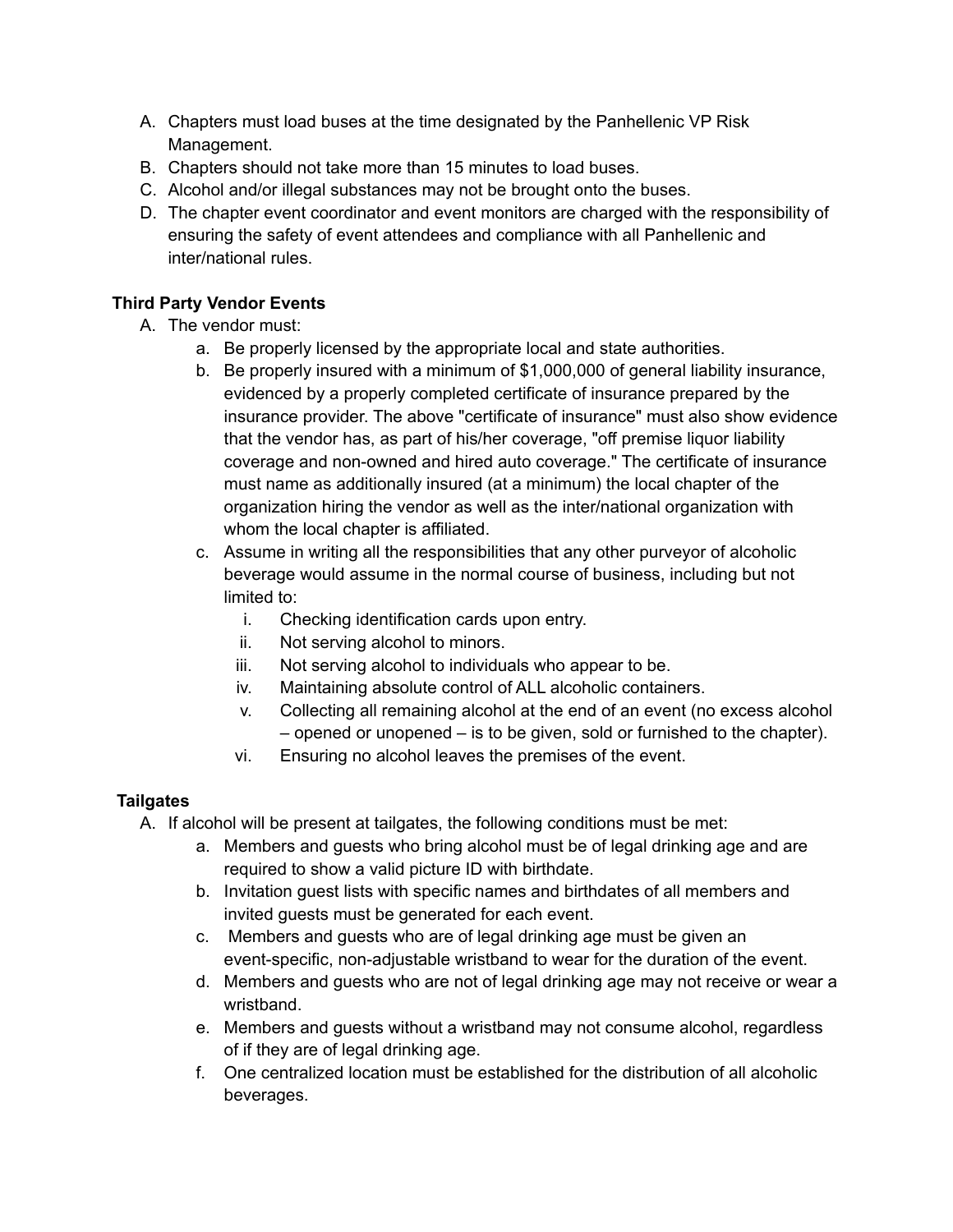g. Only cans/plastic bottles of beer/wine/malt beverages below 15% ABV are allowed

## **BYOB Events**

- A. Members and guests who bring alcohol must be of legal drinking age and are required to show a valid picture ID with birthdate.
- B. IDs must be checked by a third party contracted security company
- C. Invitation guest lists with specific names and birthdates of all members and invited guests must be generated for each event.
- D. Members and guests who are of legal drinking age and bringing alcohol to the event must be given an event-specific, non-adjustable wristband to wear for the duration of the event.
- E. Members and guests who are not of legal drinking age or do not bring alcohol may not receive or wear a wristband.
- F. Members and guests without a wristband may not consume alcohol, regardless of if they are of legal drinking age.
- G. One centralized location must be established for the distribution of all alcoholic beverages.
- H. Each attendee may bring a maximum of 6 12-ounce cans/plastic bottles of beer/wine/malt beverages.

## **"In-House" Raid Events Hosted at Chapter Facilities**

"In-house raids" are defined as non-bussed, co-sponsored events within the Greek community that take place at a chapter facility.

For In-House Raids Registered as Events with Alcohol:

- A. Alcoholic beverages must either be:
	- a. Provided and **sold on a per-drink basis** by a licensed and insured third-party vendor [see "Third Party Vendor Events" subsection of Panhellenic Social Policy] (e.g., restaurant, bar, caterer, etc.); or
	- b. Brought by individual members and guests through the bring your own beverage ("BYOB") system, as stated under "BYOB Events" in the Panhellenic Social Policy.
- B. The event must be designated as BYOB or third-party vendor on the Event Registration Form (turned in 5 days prior to the event) and ALL parties attending the event must follow the same guidelines for the type of event as predetermined on the Event Registration Form.
- C. A third party contracted security company must be present for the duration of the event. Their duties include:
	- a. Checking identification.
	- b. Affixing wristbands to members over 21 who have proper identification.
	- c. Making sure that persons under the age of 21 do not enter with alcoholic beverages.